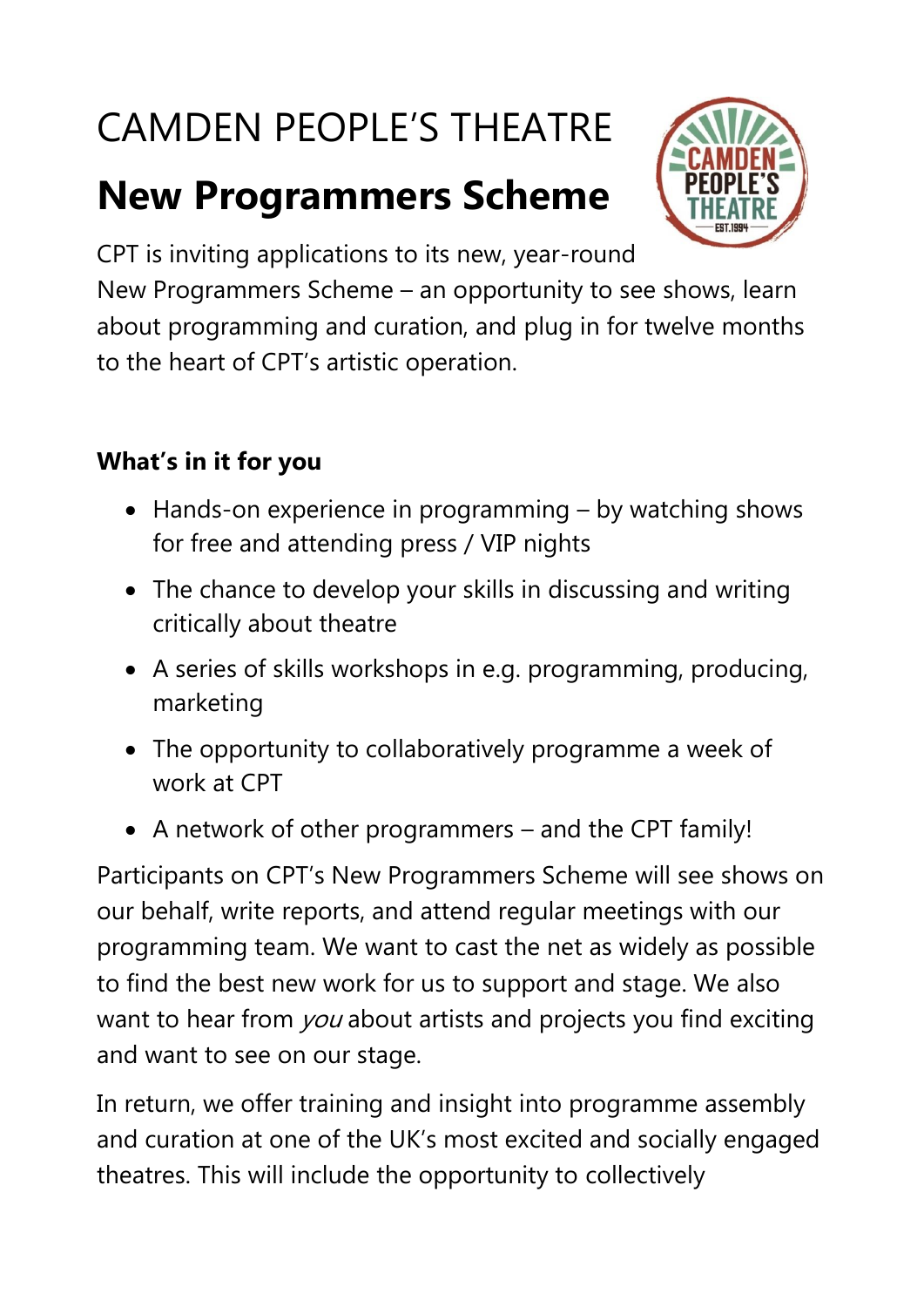programme a week of performance at CPT at the end of your year on the scheme.

#### **Who we're looking for**

- People with an interest in new work and an eye for innovative theatre – particularly about issues that matter to people right now
- People from a range of experiences and backgrounds. CPT particularly welcomes and encourages applications from individuals without formal education and/or who identify as:
	- **Deaf**
	- **Disabled**
	- **Neurodiverse**
	- **Working class**
	- **LGBTQ+**
	- **Global majority\* and/or migrant**

\*This includes people of Black Caribbean, Black African, South Asian, East Asian, South East Asian, Middle Eastern, Arab, Latinx, Jewish, Romany and Irish Traveller heritage.

#### **How to apply**

Please send us up to 600 words or a video/audio file of up to 4 minutes telling us who you are, why you're interested in this scheme, and what you would bring to it. This could include examples of work you've made or enjoyed, your thoughts on theatre programming – and what other creative work excites you.

Please send your applications to info@cptheatre.co.uk by Monday 11<sup>th</sup> July.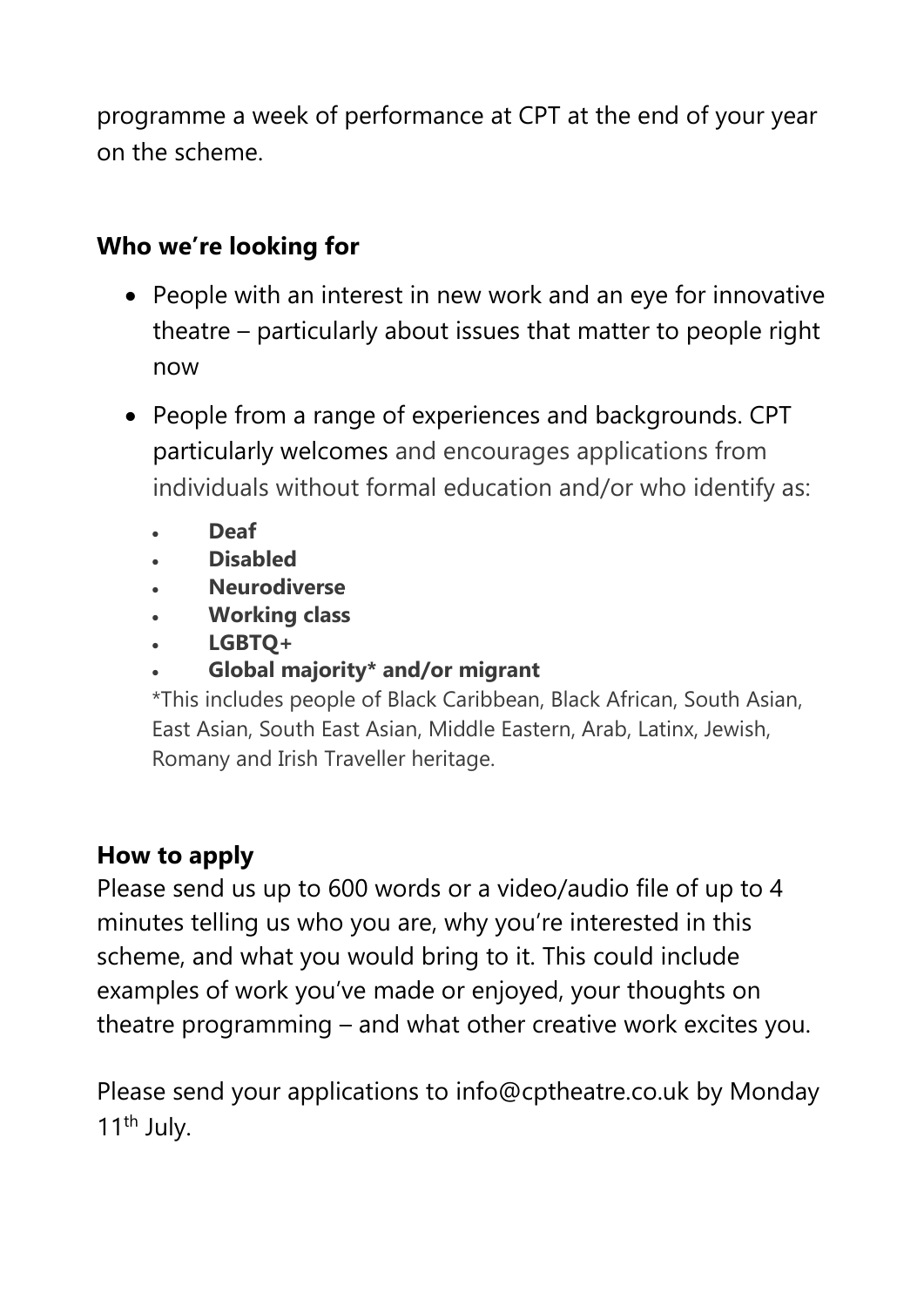## About CPT

Camden People's Theatre's mission is to support young and early-career artists making inventive new theatre – particularly about issues that matter to people right now. By doing so, we will champion different ways of thinking about and living in the world. Our work is rooted in the communities of Camden and London more widely, and through it, we celebrate the bold, the spirited and the unconventional. By presenting a diverse range of voices and perspectives on our stage, our work speaks to an audience reflective of the makeup of the UK.

"Companies like us genuinely would not be making theatre if it was not for the ability of CPT and its team to identify artists who are worth taking a chance on." – Sh!t Theatre

### CPT's programme

With help from our New Programmers, we're looking for shows that – having been seen as a work-in-progress or on a scratch platform – might be suitable to support to full production at CPT. We're also interested in finished (or nearly finished) projects that might fit into CPT's yearround public programme of work. That programme includes:

• Projects that are new, fresh and exciting. CPT is a venue for **innovative** and **adventurous** theatre and